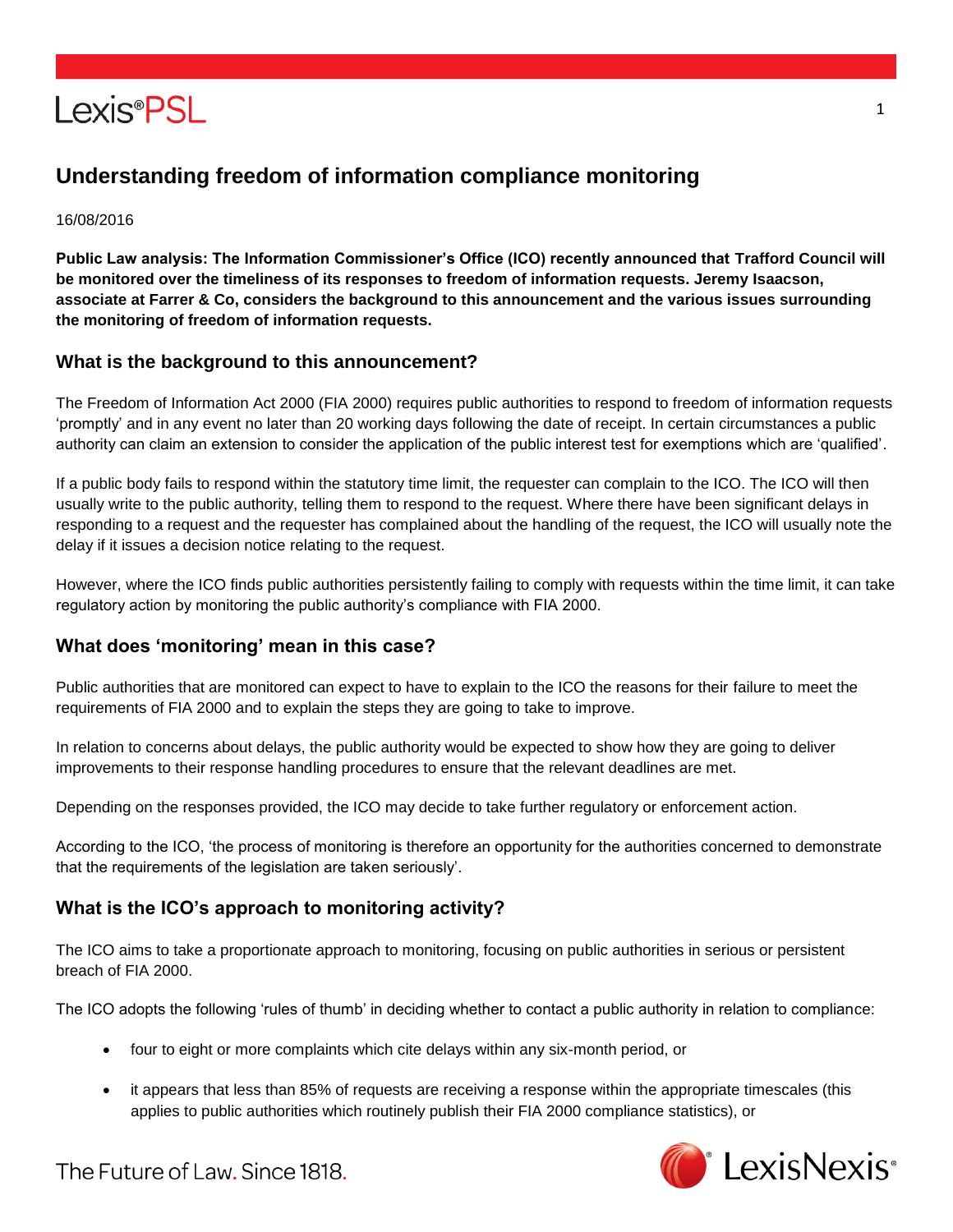

evidence of a possible problem in the media, other external sources or internal business intelligence

#### **What does monitoring mean for the public body concerned?**

Monitoring means that the public body has to respond to the ICO's enquiries and also take steps 'on the ground' to improve its handling of FIA 2000 requests.

This might mean investing in case management software, employing more staff who can help respond to FIA 2000 requests, or adopting new policies or procedures concerning FIA 2000 compliance.

#### **How long does monitoring last?**

The ICO typically monitors public authorities for a period of three months.

#### **What are the implications for a public authority being monitored and for individuals requesting information from that authority?**

The public authority being monitored can expect to have to demonstrate significant improvements in its request handling procedures and the timeliness of its responses. If monitoring fails to bring about sufficient improvements, the ICO may take formal enforcement action against the public authority concerned.

Monitoring by the ICO is unlikely to have a big impact on individuals requesting information, although they can probably expect to receive a speedier response than they otherwise would have.

### **What are the key considerations to be mindful of when advising a public authority in this area?**

The key piece of advice for public authorities is to not wait until the end of the 20 working day response period to start searching for the information and considering exemptions. Many public authorities fall at this first (basic) hurdle, especially in large organisations when often it can take some time for the request to reach the right person. Public authorities should have request handling systems in place to ensure that freedom of information requests do not get lost or ignored.

Where claiming an extension for consideration of the public interest test, public authorities should still ensure that the initial response (confirming whether information is held and which exemptions are being considered) is still provided within the 20 working day time limit.

Finally, in my experience, most requesters are relatively understanding, as long as they are kept up to date on the progress of their request, especially where there are good reasons for any delays.

### **Are there any trends emerging in terms of the approach (both of public bodies and the regulator) to the timescales under FIA 2000? How does this case fit within that context?**

There is a long history of requesters being frustrated by lengthy delays in responding to FIA 2000 requests, and increasing pressure on the ICO to take action against public authorities who persistently fail to respond in time.



The Future of Law, Since 1818.